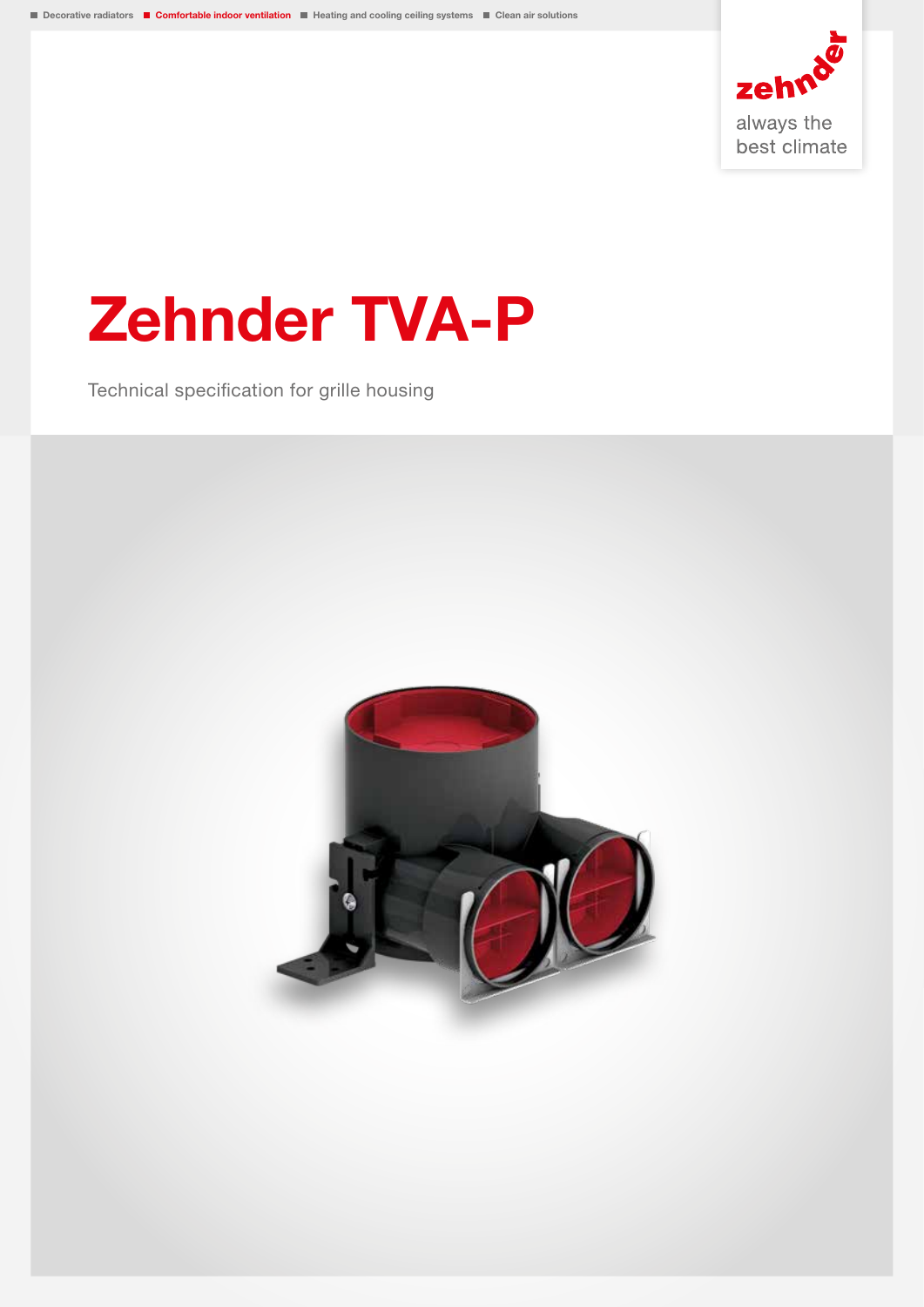## **General**

Zehnder TVA-P grille housings are intended for connecting disc valves and designer grilles with a connection width of DN 125. The maximum nominal air volume is  $45 \text{ m}^3/h$ . The housing can be used either as a wall outlet or ceiling outlet. Due to the optimised connector position and carefully considered fastening concept, the housing can be used in brick-wall and dry-wall installations, as well as in concrete ceilings.

The air volume regulation for the grille can be adjusted at the vent. The airflow of the supply and extract air valve can be set directly at the valve.





TVA-P 75, connection length 64 mm TVA-P 75, connection length 300 mm





TVA-P 90, connection length 64 mm TVA-P 90, connection length 300 mm



TVA-P mounting set DN125 Designer grilles, round



Designer grilles, square Valve range Luna



Filter set Air volume regulator



Precast concrete ceiling ring

# **Benefits**

- Simple installation, as mounting bracket is fastened to housing and housing can be used for both supply and extract air
- High air output, can also be controlled with optional ComfoSet
- Maximum hygiene due to easy cleaning
- Versatile solution for use in walls or ceilings, in timber and solid constructions

## **Specifications**

| Data                              | <b>Description</b>                    |
|-----------------------------------|---------------------------------------|
| Housing material                  | Polyethylene                          |
| Permissible operating temperature | $-25$ °C to $+60$ °C                  |
| Extract air filter                | Optional (ISO coarse $\geq$ 45% (G3)) |
| Fire protection class             | E (according to DIN EN 13501-1)       |
| Air tightness class               | D                                     |

## Article numbers

| <b>Description</b>                                                                       | <b>Article number</b> |
|------------------------------------------------------------------------------------------|-----------------------|
| TVA-P 75 grille housing<br>DN125, $2 \times 75$ , connection length = 64 mm              | 990 326 121           |
| Grille housing TVA-P 75<br>DN125, $2 \times 75$ , connection length = 300 mm             | 990 326 125           |
| Grille housing TVA-P 90<br>DN125, 1 $\times$ 90, connection length = 64 mm               | 990 326 122           |
| TVA-P 90 grille housing<br>DN125, 1 $\times$ 90, connection length = 300 mm              | 990 326 126           |
| TVA-P mounting set DN125 for mounting in<br>concrete                                     | 990 326 127           |
| ComfoSet 75<br>Air volume regulator for ComfoTube 75                                     | 990 320 026           |
| ComfoSet 90<br>Air volume regulator for ComfoTube 90                                     | 990 320 027           |
| Filter set for designer grilles, DN 125,<br>ISO Coarse $\geq$ 45% (G3), contents 10 pcs. | 990 320 032           |
| Precast concrete ceiling ring                                                            | 990 326 270           |
| Supply air valve ComfoValve Luna S 125                                                   | 705 613 126           |
| AirBlocker outflow restrictor for<br>ComfoValve Luna S125                                | 705 613 001           |
| Extract air valve ComfoValve Luna E125 with filter<br><b>DN 100</b>                      | 705 613 127           |
| Filter set for ComfoValve Luna E125/ DN 100,<br>ISO Coarse $\geq$ 45% (G3)               | 990 320 031           |
| Zehnder Sans soucis round, white                                                         | 990 322 117           |
| Zehnder Sans soucis round, inox                                                          | 990 322 116           |
| Zehnder Sacré coeur round, white                                                         | 990 322 119           |
| Zehnder Sacré coeur round, inox                                                          | 990 322 118           |
| Zehnder Venezia round, white                                                             | 990 320 781           |
| Zehnder Venezia round, inox                                                              | 990 320 780           |
| Zehnder Torino round, white                                                              | 990 320 791           |
| Zehnder Torino round, inox                                                               | 990 320 790           |
| Zehnder Venezia square, white                                                            | 990 322 090           |
| Zehnder Venezia square, inox                                                             | 990 322 089           |
| Zehnder Torino square, white                                                             | 990 320 792           |
| Zehnder Torino square, inox                                                              | 990 322 088           |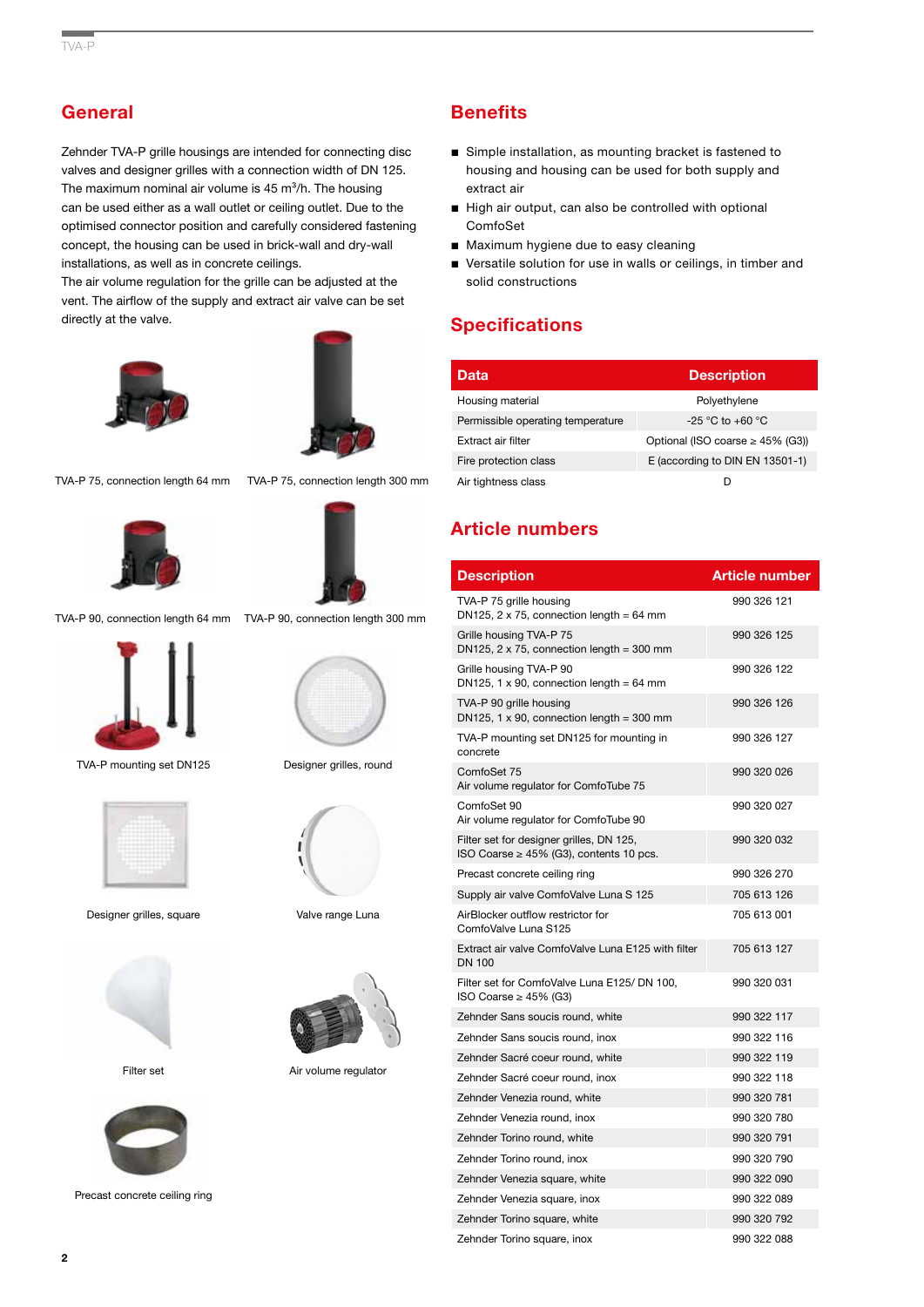### Tender specifications

#### TVA-P grille housing

Zehnder TVA-P grille housing for connecting disc valves and Zehnder designer grilles with a connection width of DN125. Connection option consisting of 2x ComfoTube 75 ventilation tubes for TVA 75; and one ComfoTube 90 ventilation tube for TVA 90. The supplied mounting brackets allow easy fastening of the grille housing. The housing is delivered closed for maximum hygiene. The housing can be used either as a wall outlet or ceiling outlet. Due to the optimised connector position and carefully considered fastening concepts, the housing can be used in brick-wall and dry-wall installations, as well as in concrete ceilings.

The delivery includes guard, 2x mounting brackets and locking slide. Nominal air volume max.  $45 \text{ m}^3/\text{h}$ 

#### TVA-P mounting set DN125, for mounting in concrete

Zehnder mounting set for mounting in concrete of the grille housing TVA-P 75 (990 326 121) and TVA-P 90 (990 326 122) with connection length 64 mm. The mounting set enables fast nail fastening in the concrete formwork.

#### Designer grille

Zehnder designer grille for use in extract air in combination with the TVA-P 75/90 grille housing. The designer grilles are available with various hole patterns, as well as in a stainless steel version or a white paint finish.

#### Valve

Disc valve suitable for installation in walls and ceilings. The air volume can be adjusted smoothly at the valve. The valve can be used with TVA-P air outlets. The valve is inserted into the housing without the use of tools, and is firmly secured in the housing by a rubber seal.

#### Filter set

Zehnder filter set for extract air valves and designer grilles for TVA-P grille housing to protect the ventilation tubes against dust and dirt. Filter class ISO coarse  $\geq$  45% (G3). The filter is clamped between the outlet and extract air housing. Sold in packs: 10 pcs.

#### Air volume regulator

Zehnder ComfoSet air volume regulator for silent reduction of the airflow in air distribution systems. The air volume regulator can be used both in the distribution manifold and in the duct connection on the air outlet, during commissioning or subsequently in the Zehnder ComfoTube ventilation tube.

#### Precast concrete ceiling ring

Zehnder precast concrete ceiling ring for limiting the precast concrete ceiling openings for the Zehnder TVA-P grille housing. The precast concrete ceiling ring is made from stainless steel and is embedded into the precast concrete ceiling. Thus, a precise-fit opening is guaranteed for subsequent TVA-P installation.



#### Pressure loss graph